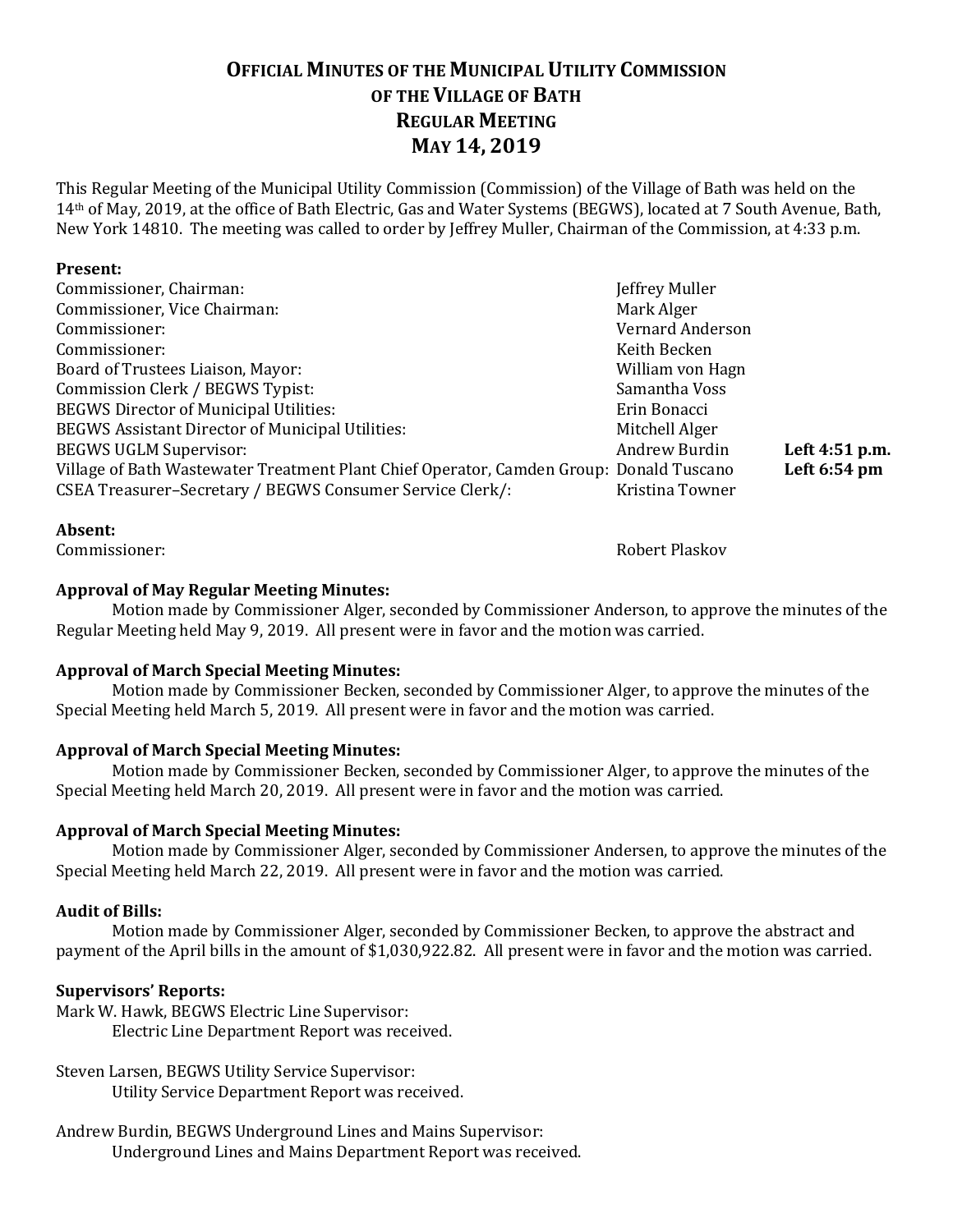Donald Tuscano, Camden Group, Village of Bath Wastewater Treatment Plant Chief Operator: Wastewater Treatment Plant Report was received.

Samantha Voss, BEGWS Typist (designated by Director of Municipal Utilities to prepare report): Accounting/Consumer Services Report was received.

#### **Appointment of Maintenance Person:**

Motion made by Commissioner Andersen, seconded by Commissioner Alger, to appoint Jeffrey Rodbourn and Matthew Treat to the position of Maintenance Person, subject to successful completion of the probationary period as defined in Civil Service Law, with a starting date determined and agreed upon by Director Bonacci. All present were in favor and the motion was carried.

#### **The following individual left the Regular Meeting at 4:51 p.m.**

- **Andrew Burdin**

#### **FEMA Rates for Mutual Aid:**

Motion made by Commissioner Alger, seconded by Commissioner Becken, to accept and adopt the latest version of FEMA schedule of rates for vehicles, equipment, *etc.* for mutual aid events. All present were in favor and the motion was carried.

#### **NYMPA Annual Meeting:**

Motion made by Commissioner Becken, seconded by Commissioner Alger, approving Director Bonacci's attendance at the NYMPA Annual Meeting, held on May 22, 2019 in Syracuse, New York. All present were in favor and the motion was carried.

#### **Voting Delegate at NYMPA Annual Meeting:**

Motion made by Commissioner Alger, seconded by Commissioner Becken, to approve the NYMPA resolution designating Director Bonacci as the voting delegate for the Village of Bath at the NYMPA Annual Meeting. All present were in favor and the motion was carried.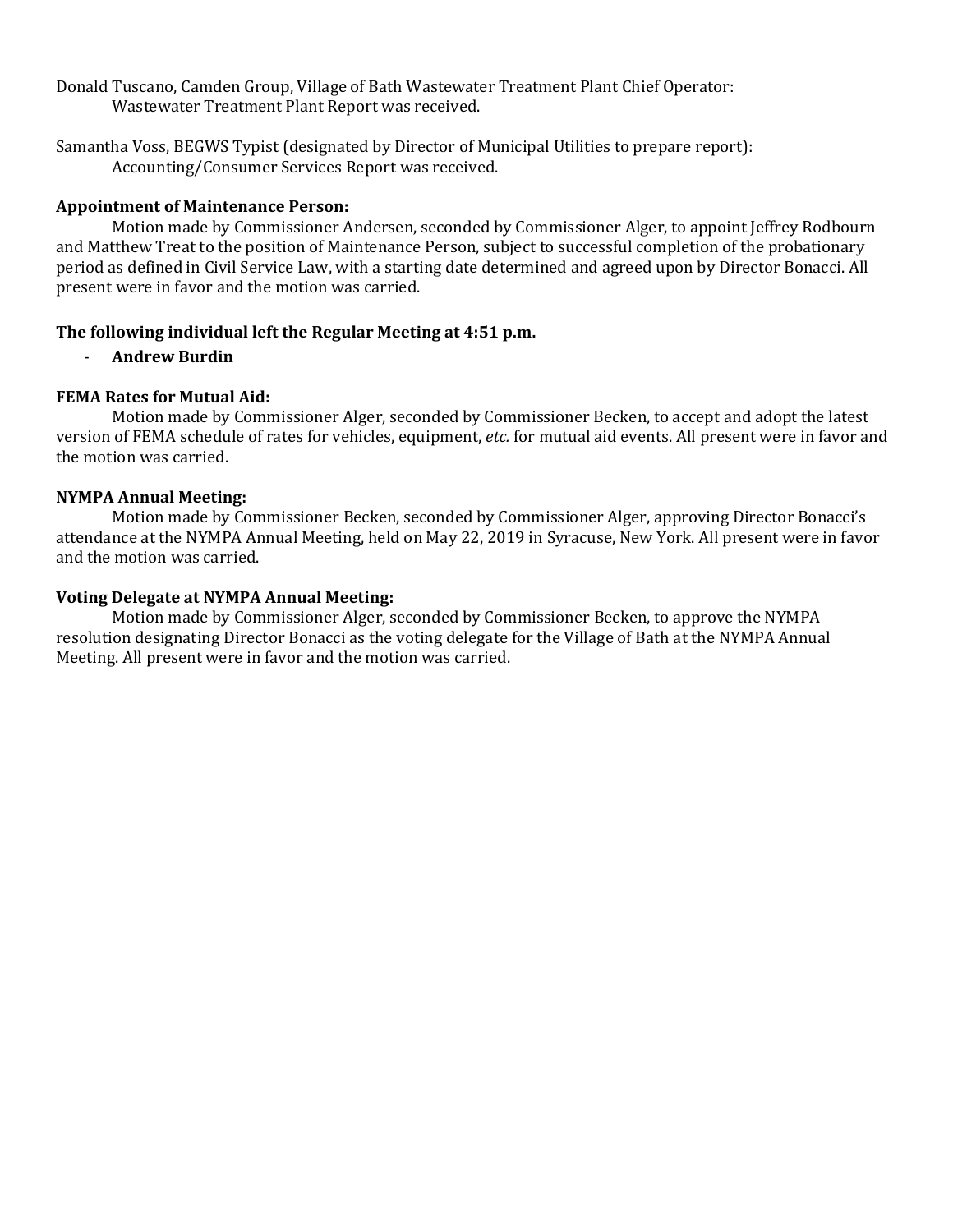# **RESOLUTION**

| City/Tow/Village of <b>Extil</b>             | New York, held on $\overline{M}a \sqrt{1 + 20}$ , the                                                                                                                  |
|----------------------------------------------|------------------------------------------------------------------------------------------------------------------------------------------------------------------------|
| following resolution was adopted:            |                                                                                                                                                                        |
|                                              | Moved by Commissioner seconded by Commissioner                                                                                                                         |
| $B$ ath                                      | WHEREAS, the Municipal littlity Commission of the City/Town/Village of<br>New York, is a municipal member of the New York Municipal                                    |
| Power Agency, and                            |                                                                                                                                                                        |
|                                              |                                                                                                                                                                        |
| meeting,                                     | WHEREAS, in accordance with the bylaws of New York Municipal Power Agency, each<br>municipal member may cast one vote on each transaction properly brought before this |
|                                              |                                                                                                                                                                        |
|                                              | NOW THEREFORE BE IT RESOLVED, that EYIM BONACCI<br>be and                                                                                                              |
| $PartN$ New York.                            | hereby designated as the accredited delegate of the City/Town/Village of                                                                                               |
| is<br>On roll call: Affirmative: $\mathbb X$ | Negative:                                                                                                                                                              |
|                                              | OWM ISSION                                                                                                                                                             |
| City/Town/Village of <b>Bath</b>             | I certify that this resolution was adopted by the Muvilzipal Utility<br>New York on the                                                                                |
| ray<br>.2019.                                |                                                                                                                                                                        |
| Signature                                    |                                                                                                                                                                        |
| pal attitud                                  |                                                                                                                                                                        |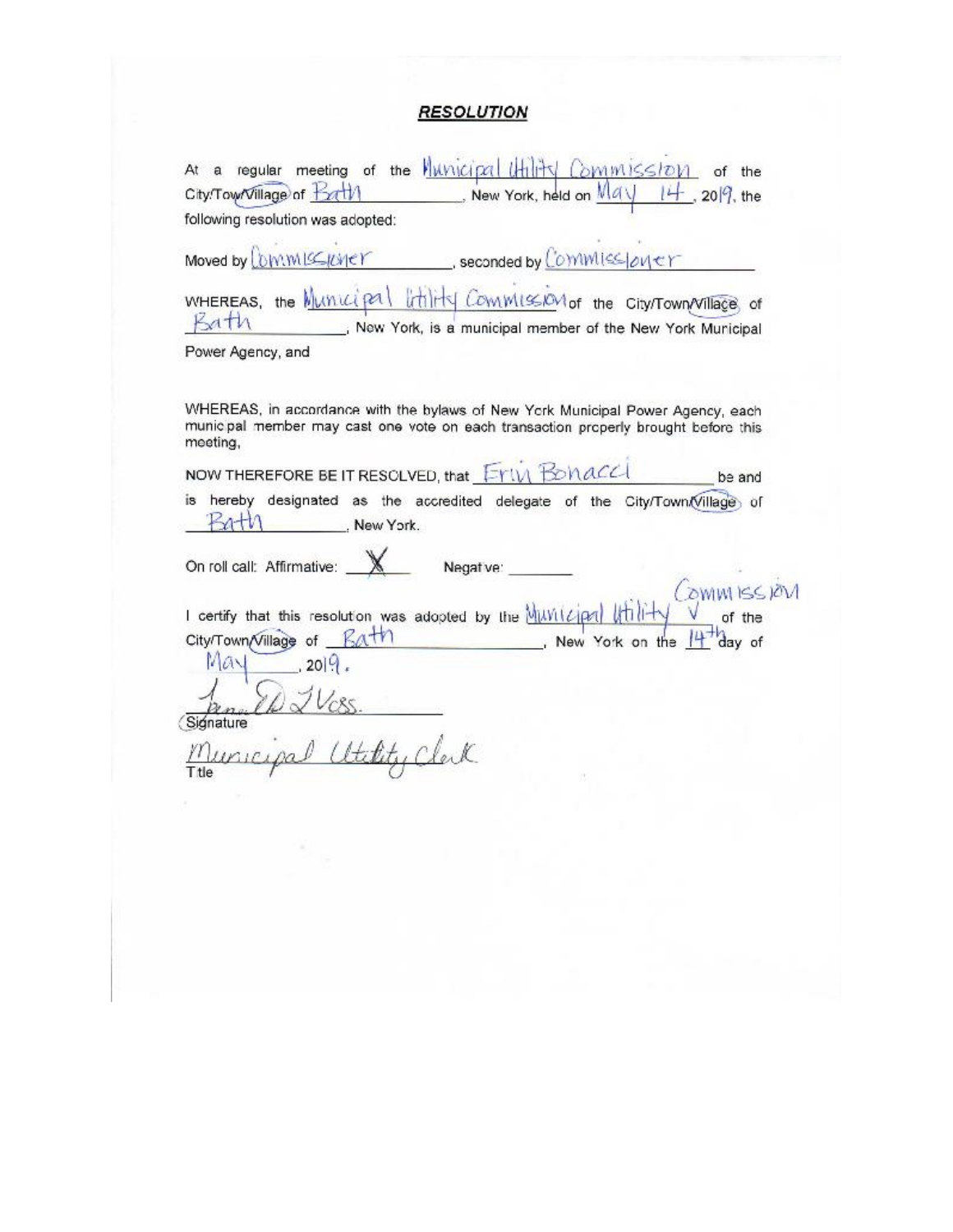#### **NYMPA Board of Directors Candidacy:**

Motion made by Commissioner Anderson, seconded by Commissioner Alger, approving the candidacy of Erin Bonacci, Director of Municipal Utilities for Bath Electric, Gas and Water Systems, for the NYMPA Board of Directors. All present, including the Board of Trustees Liaison, Mayor William von Hagn, were in favor and the motion was carried.

#### **Purchase of GPS:**

Motion made by Commissioner Anderson, seconded by Commissioner Becken, authorizing Director Bonacci to proceed with the purchase GPS equipment, which is to be reimbursable through IEEP, for an amount not-to-exceed \$20,000. All present were in favor and the motion was carried.

#### **GIS Licensing and Training:**

Motion made by Commissioner Becken, seconded by Commissioner Alger, authorizing Director Bonacci to proceed with obtaining the GIS license(s), which are to be eligible for recovery through the SIP mechanism, for an amount not-to-exceed \$5,000.00. All present were in favor and the motion was carried.

#### **GIS Supplies:**

Motion made by Commissioner Alger, seconded by Commissioner Becken, authorizing Director Bonacci to purchase a desktop computer and two monitors to house and support the GIS software for an amount not-toexceed \$2,000. All present were in favor and the motion was carried.

#### **CBDG Grant:**

Motion made by Commissioner Becken, seconded by Commissioner Alger, recommending the Village of Bath Board of Trustees approve the submission of a CDBG grant application (grant amount \$50,000) for the gas utility improvements planning and asset management for all four utilities. All present were in favor and motion was carried.

#### **The following individual left the Regular Meeting at 6:16 p.m.**

- **Mitchell Alger**

#### **CBDG Forms:**

Motion made by Commissioner Anderson, seconded by Commissioner Alger, recommending the Village of Bath Board of Trustees approve the Environmental Review forms required for the CBDG community study of the Village's water system. All present were in favor and the motion was carried.

#### **RFP Evaluation:**

Motion made by Commissioner Becken, seconded by Commissioner Anderson, authorizing Director Bonacci to proceed with a Request for Proposals (RFP) for the Village's water system evaluation. All present were in favor and the motion was carried.

#### **The following individual return to the Regular Meeting at 6:18 p.m.**

- **Mitchell Alger**

#### **Resignation of Donald Tuscano:**

Motion made by Commissioner Alger, seconded by Commissioner Becken, to accept with regret the resignation of Donald Tuscano, effective May 31, 2019. All present were in favor and the motion was carried.

#### **Wastewater Treatment Operator Certification:**

Motion made by Commissioner Anderson, seconded by Commissioner Becken, to approve the coursework required for Director Bonacci to pursue her wastewater treatment operator certification (Basic Laboratory Procedures, Basic Operations of Wastewater Treatment Plants, Activated Sludge Wastewater Treatment, Grade 3 Supervision and Technical Operations). All present were in favor and the motion was carried.